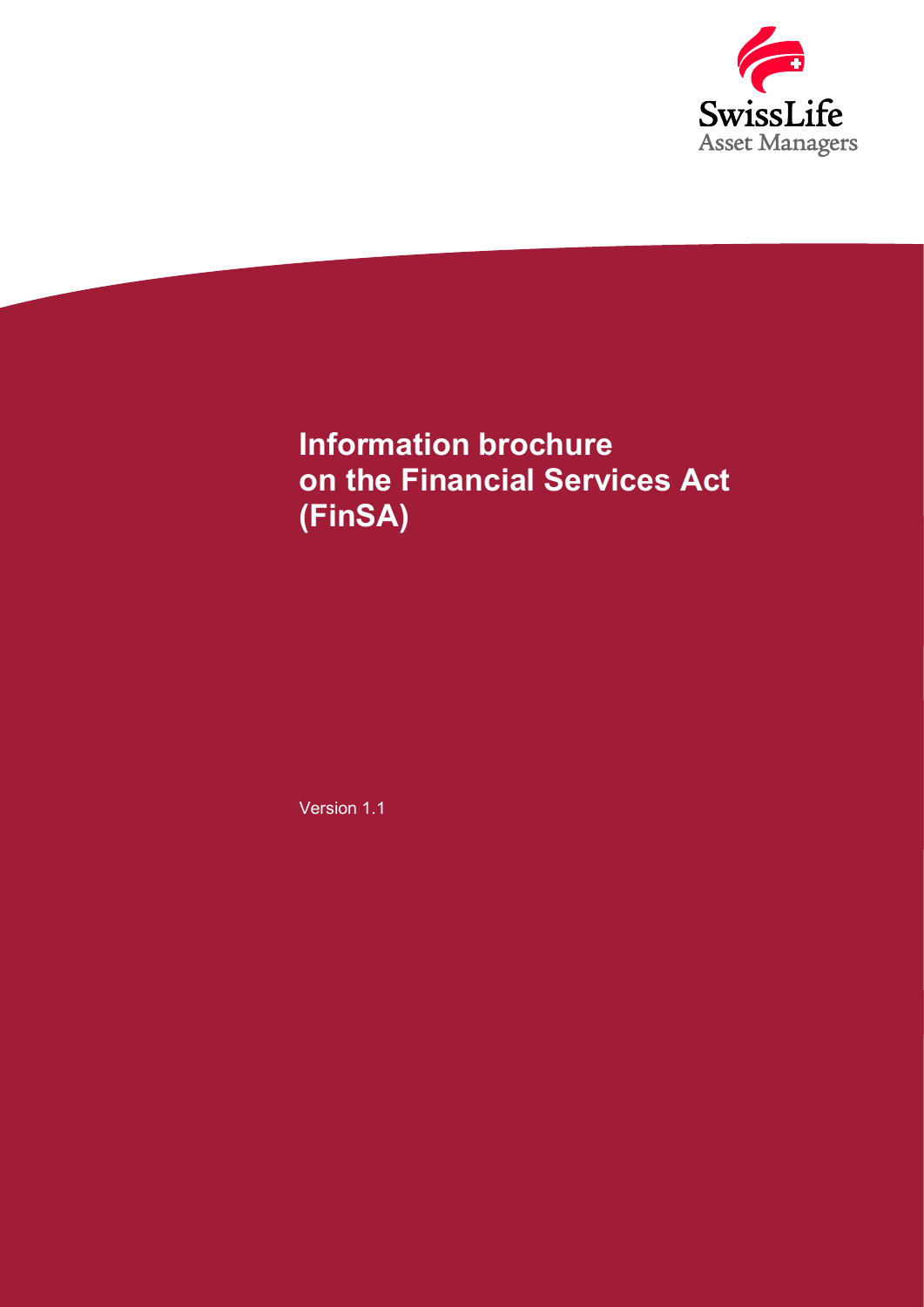The purpose of this brochure is to fulfil our disclosure obligations under the Financial Services Act (FinSA) and to provide you with an overview of our business activities.

The latest version of this brochure and further information can be found on our website at https://www.swisslife-am.com/finsa.

FinSA primarily governs the provision of financial services and the offering of financial instruments and aims to strengthen the protection of customers. In terms of content, FinSA is closely aligned with European regulatory reforms and essentially covers the following areas:

- Increasing customer protection
- Transparency in relation to financial products
- Organisational requirements for the provision of financial services.

The introduction of FinSA will lead to more extensive obligations regarding information and the duty to keep records for financial services providers in Switzerland that offer financial services in connection with financial instruments (e.g. asset management, investment advice and the purchase or sale of financial instruments). The organisational measures to be taken by financial services providers are also being expanded.

The level of protection to be granted by a financial services provider depends on the respective customer classification. The customer classification determines the scope of the applicable rules of conduct and/or organisational measures to be applied to the customer relationship in question.

This FinSA information brochure provides you with an overview of the implementation of the FinSA requirements by SLAM. It supplements every contractual agreement between the customer and SLAM. In the event of contradictions, the respective contractual agreement takes precedence.

For information about the risks generally associated with financial instruments, please refer to the brochure Risks Involved in Trading Financial Instruments issued by the Swiss Bankers Association (SBA). The SBA brochure is available online on our website at https://www.swisslifeam.com/finsa.

The FinSA came into force on 1 January 2020. Swiss Life Asset Management Ltd makes use of the two-year transition period granted by law to comply with the rules of conduct and organisational measures in accordance with FinSA. The Code of Conduct and organisational measures will therefore be implemented on 1 January 2022.

Should you require any further information, please contact your customer advisor.

Zurich, 22 September 2021

Swiss Life Asset Management Ltd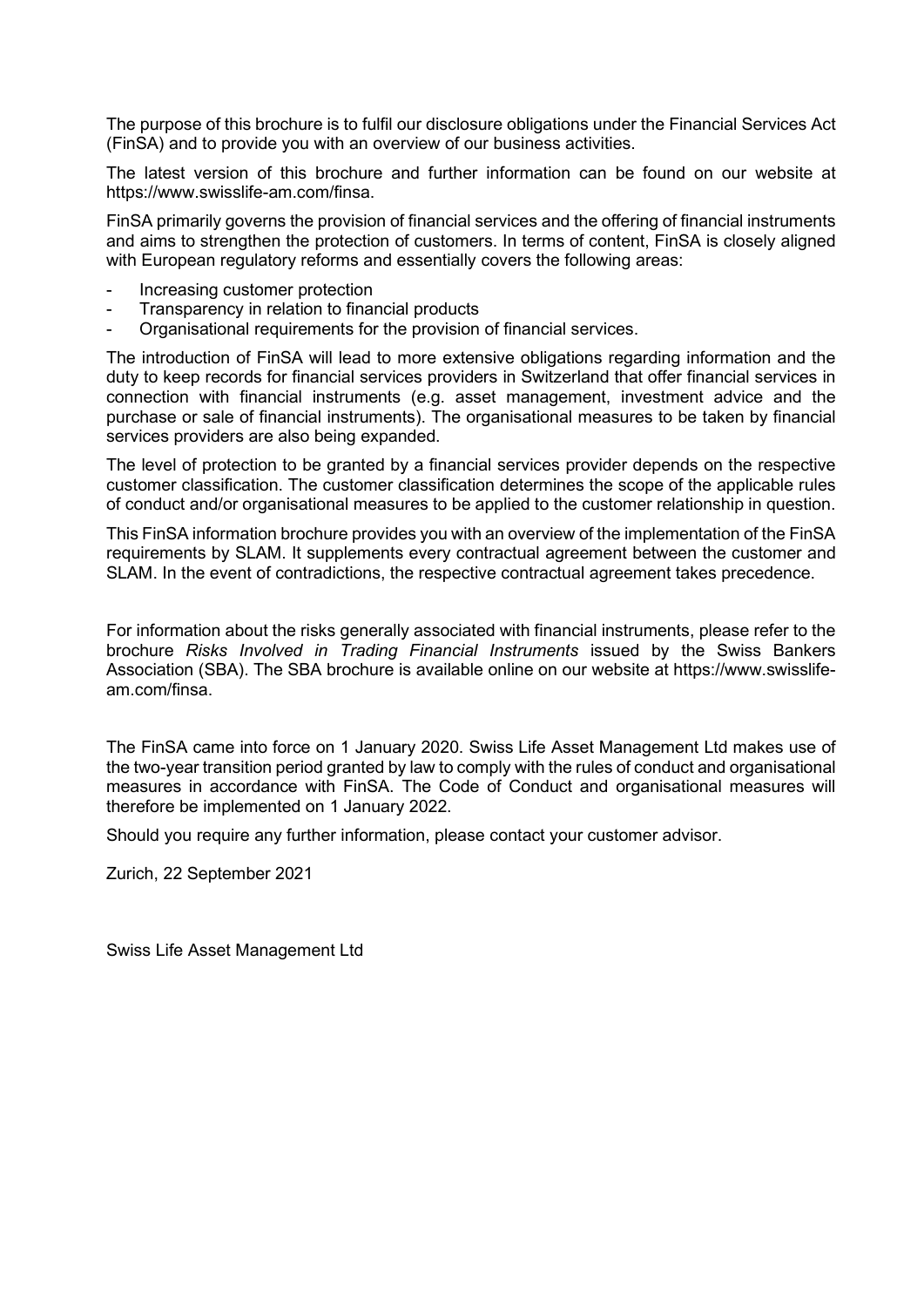# **Contents**

| 1.           | General information about the financial institution                              | 4                                          |
|--------------|----------------------------------------------------------------------------------|--------------------------------------------|
| 1.1.         | <b>Contact details</b>                                                           | 4                                          |
| 1.2.         | Field of activity                                                                | $\overline{4}$                             |
| 1.3.         | Supervisory status                                                               | 4                                          |
| 2.           | <b>Client segmentation</b>                                                       | $\overline{4}$                             |
| 2.1.         | Institutional clients                                                            |                                            |
| 2.2.         | <b>Professional clients</b>                                                      |                                            |
| 2.3.         | Private clients                                                                  |                                            |
| 2.4.         | Change of client segment                                                         | 5<br>5<br>5<br>6<br>6                      |
| 2.5.         | Qualification of clients under the Federal Act on Collective Capital Investments | $\boldsymbol{6}$                           |
| 3.           | Information about the financial services offered by SLAM                         | $\overline{7}$                             |
| 3.1.         | Asset management                                                                 | $\overline{7}$                             |
| 3.1.1.       | Nature, characteristics and functioning of the financial service                 | $\overline{7}$                             |
| 3.1.2.       | Rights and obligations                                                           | $\overline{7}$                             |
| 3.1.3.       | <b>Risks</b>                                                                     | $\overline{7}$                             |
| 3.1.4.       | Market offering taken into account                                               |                                            |
| 3.2.         | Portfolio-related investment advice                                              | $\begin{array}{c} 8 \\ 8 \\ 8 \end{array}$ |
| 3.2.1.       | Nature, characteristics and functioning of the financial service                 |                                            |
| 3.2.2.       | Rights and obligations                                                           | 8                                          |
| 3.2.3. Risks |                                                                                  | $\boldsymbol{9}$                           |
| 3.2.4.       | Market offering taken into account                                               | 10                                         |
| 3.3.         | Transaction-related investment advice                                            | 10 <sup>°</sup>                            |
| 3.3.1.       | Nature, characteristics and functioning of the financial service                 | 10 <sup>°</sup>                            |
| 3.3.2.       | Rights and obligations                                                           | 10                                         |
| 3.3.3.       | <b>Risks</b>                                                                     | 10                                         |
| 3.3.4.       | Market offering taken into account                                               | 11                                         |
| 3.4.         | Acquisition and disposal of financial instruments                                | 12                                         |
| 3.5.         | Economic ties                                                                    | 12                                         |
| 4.           | Risks Involved in Trading Financial Instruments                                  | 12                                         |
| 5.           | Costs                                                                            | 12                                         |
| 6.           | Handling conflicts of interest                                                   | 12                                         |
| 6.1.         | Potential conflicts of interest                                                  | 13                                         |
| 6.2.         | Principles governing conflicts of interest                                       | 13                                         |
| 6.3.         | Measures to avoid conflicts of interest                                          | 13                                         |
| 7.           | Possibility of initiating mediation proceedings with the ombudsman's office      | 14                                         |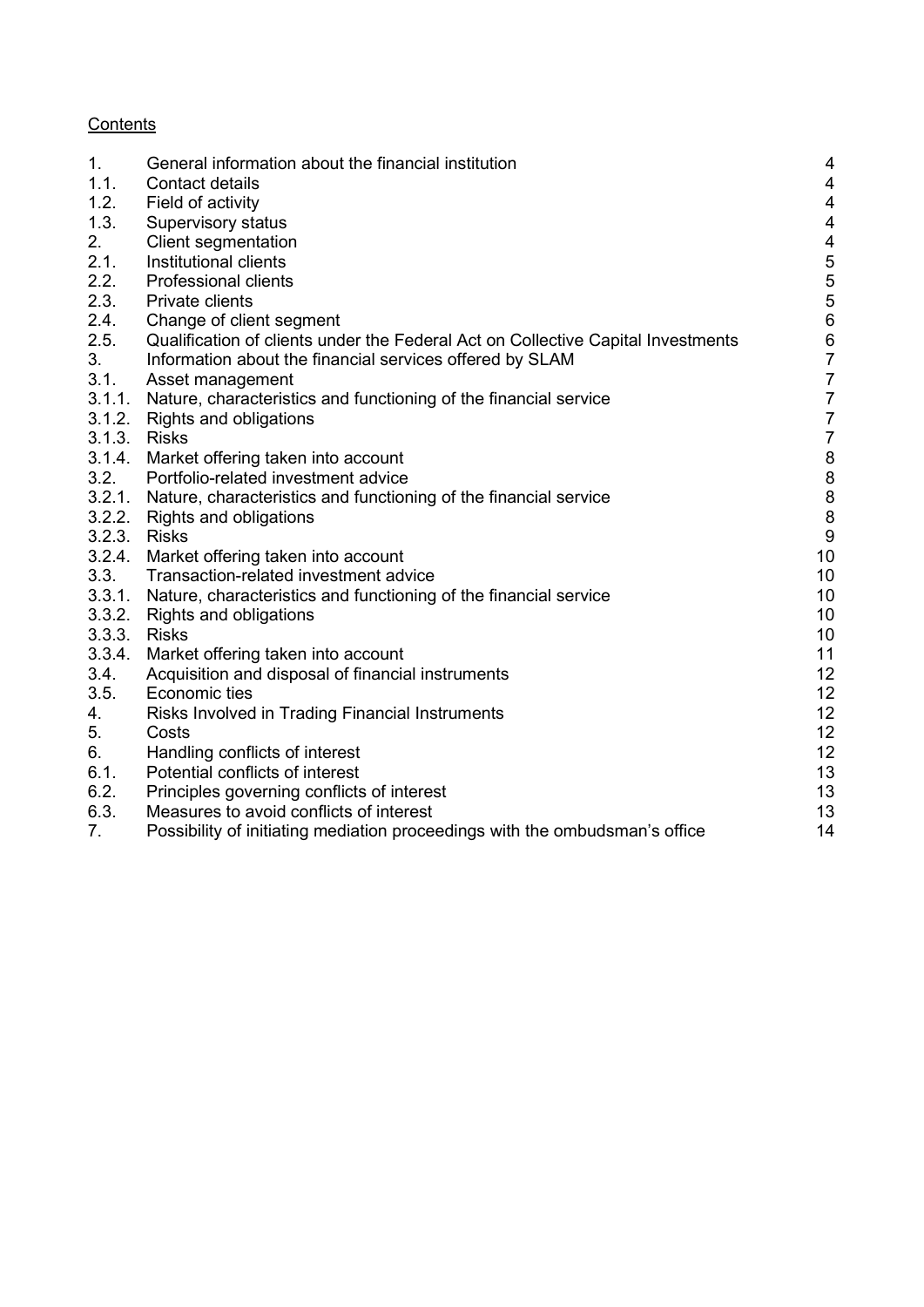# 1. General information about the financial institution

#### 1.1. Contact details

Swiss Life Asset Management Ltd General-Guisan-Quai 40 CH-8002 Zurich

| Tel.                    | +41 43 284 77 09                           |
|-------------------------|--------------------------------------------|
| E-mail:                 | info-ch@swisslife-am.com                   |
| Website:                | www.swisslife-am.com                       |
| Commercial register no. | CHE-100.528.639                            |
| VAT no.                 | CHE-116.286.759 VAT                        |
| <b>BIC Swift</b>        | <b>SLAMCHZZXXX</b><br>549300ABJLDZPUHJM092 |

#### 1.2. Field of activity

Swiss Life Asset Management Ltd (SLAM) is a Swiss fund management company that manages Swiss and foreign collective investment schemes. In addition to its activities as a fund management company, it provides individual asset management and investment advice. It offers collective investment schemes and represents foreign collective investment schemes in **Switzerland** 

As a fund management company, SLAM is subject, in addition to FinSA, to the provisions of the Financial Institutions Act (FinIA) and the Federal Act on Collective Capital Investments (CISA).

For further information about our services, please contact your customer advisor or contact us (contact details above).

#### 1.3. Supervisory status

SLAM is licensed by the Swiss Financial Market Supervisory Authority (FINMA) as a fund management company and representative of foreign collective investment schemes and is subject to supervision by FINMA for its activities.

Swiss Financial Market Supervisory Authority FINMA Laupenstrasse 27 CH-3003 Berne Tel.: +41 31 327 91 00 Fax: +41 31 327 91 01 E-mail: info@finma.ch<br>Website: www.finma.ch www.finma.ch

#### 2. Client segmentation

As a financial services provider under FinSA, SLAM is obliged to segment its clients into institutional clients, professional clients and private clients. Client protection varies depending on the segment, for example with regard to disclosure obligations, requirements for suitability and appropriateness tests, and documentation and accountability obligations. The FinSA envisages the following client segments: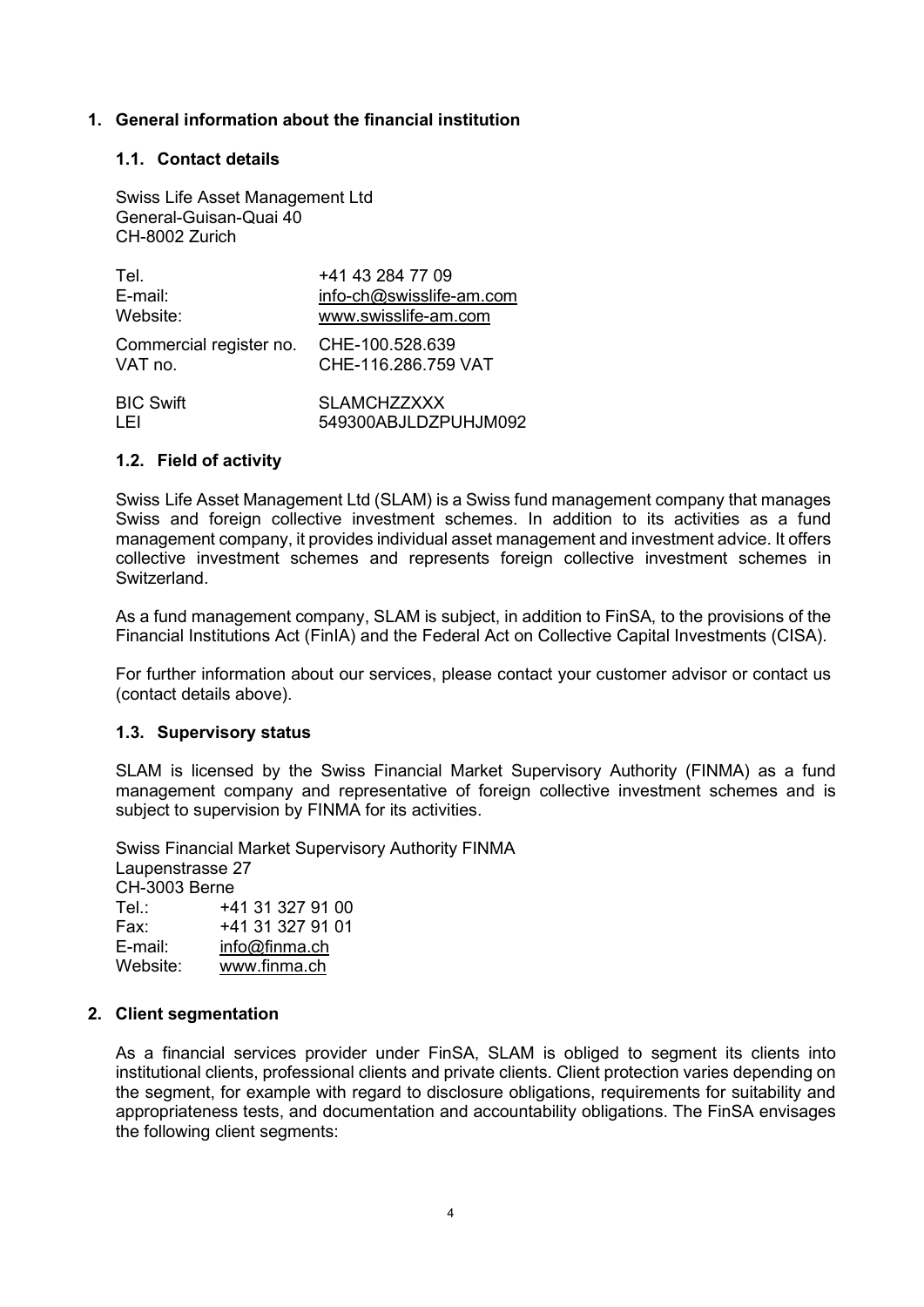# 2.1. Institutional clients

Institutional clients include, for example, banks, fund management companies, authorised asset managers, insurance companies under the Insurance Supervision Act, central banks as well as national and supranational public entities with professional treasury operations<sup>1</sup>. Clients assigned to this segment have the least far-reaching client protection provisions, as they require a lower level of protection due to their structure, experience and financial resources.

Classification as an institutional client means in particular that:

- $\circ$  the disclosure, documentation and accountability obligations under FinSA do not apply;
- o SLAM does not carry out suitability or appropriateness tests in the provision of investment advisory or asset management services;
- $\circ$  SLAM is not obliged to apply the transparency and due diligence obligations for client mandates in accordance with FinSA.

SLAM may, at its own discretion and on a voluntary basis, apply the FinSA rules of conduct in whole or in part to financial services provided to institutional clients. Such voluntary application of the rules of conduct does not lead to a general obligation for SLAM to comply with these FinSA rules of conduct with regard to institutional clients in the future, unless expressly provided for by regulatory provisions.

# 2.2. Professional clients

Professional clients are public entities with professional treasury operations, occupational pension schemes and other occupational institutions providing professional treasury operations, companies with professional treasury operations, large companies (which exceed two of the following thresholds: a balance sheet of CHF 20 million, turnover of CHF 40 million or equity of CHF 2 million) and private investment structures with professional treasury operations established for high net worth individuals. Under certain circumstances, high net worth individuals and private investment structures established for them will also be considered professional clients if they declare that they wish to be considered as such (opting out). With regard to professional clients, less far-reaching client protection provisions apply than those applicable to private clients, but more far-reaching ones than those applicable to institutional clients.

Classification as a professional client means in particular that:

- o SLAM applies the disclosure, documentation and accountability obligations in accordance with FinSA, unless the customer waives this;
- $\circ$  SLAM carries out only limited suitability or appropriateness tests in the provision of investment advisory or asset management services;
- o SLAM applies the transparency and due diligence obligations for client mandates in accordance with FinSA.

# 2.3. Private clients

As a rule, private clients are all clients who are not professional or institutional clients. Private clients receive the highest level of client protection. Among other things, they must be fully

<sup>1</sup>A professional treasury operation exists when a professionally qualified person experienced in finance is charged on a permanent basis with managing the finances within or outside the company or private investment structure.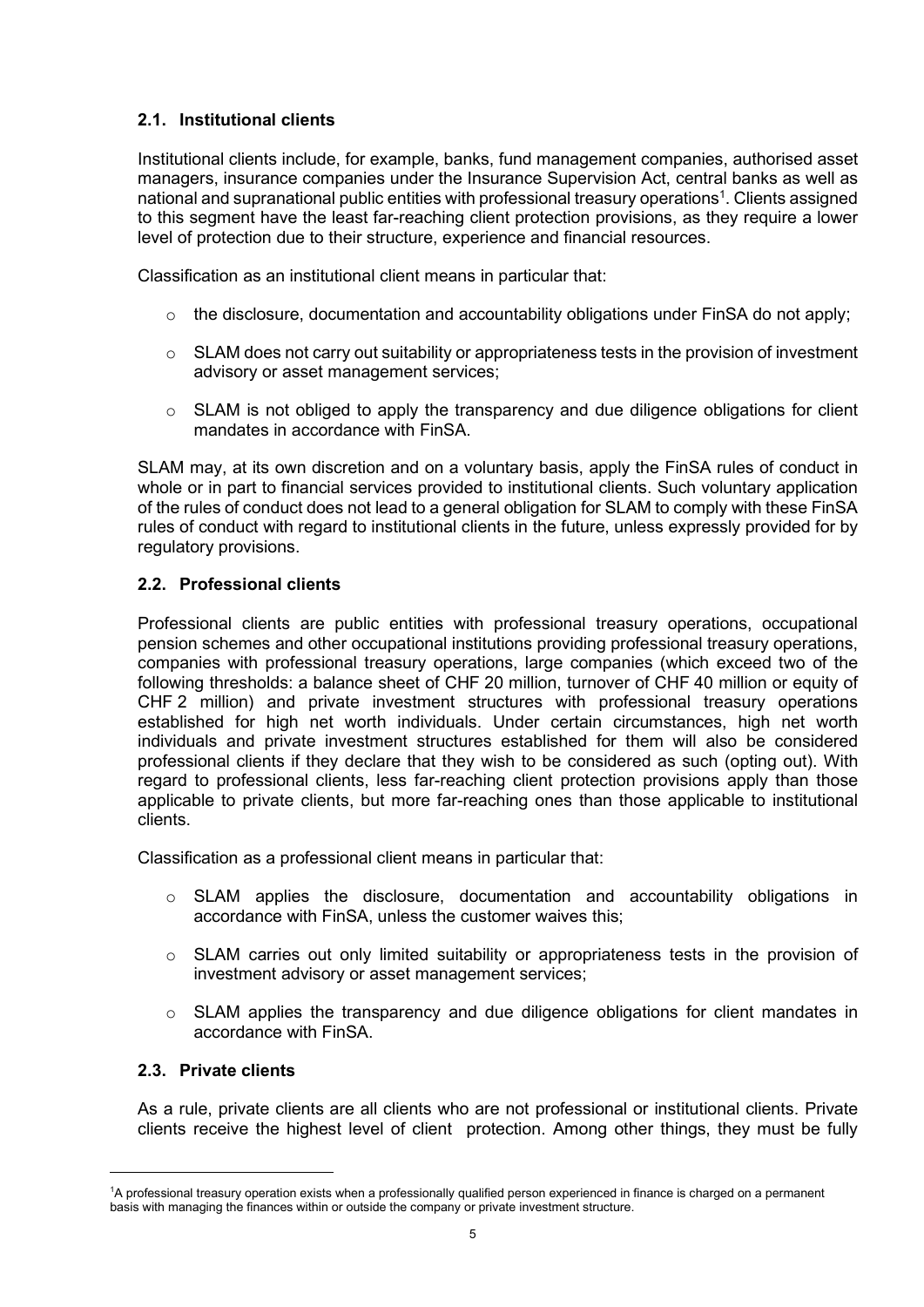informed of risks associated with financial services and financial instruments before services can be provided or transactions executed. The selection of available financial instruments is limited.

Classification as a private client means in particular that:

- o SLAM applies the disclosure, documentation and accountability obligations in accordance with FinSA;
- $\circ$  SLAM carries out a suitability or appropriateness test in the provision of investment advisory or asset management services;
- o SLAM applies the transparency and due diligence obligations for client mandates in accordance with FinSA.

#### 2.4. Change of client segment

The client may voluntarily declare assignment to another client segment as long as this is legally possible and he meets the legal requirements. By switching to another client segment, the client gains a higher level of protection (opting in) or less far-reaching protection (opting out).

Institutional clients may declare that they wish to be treated as professional clients (opting in). Professional clients who are not institutional clients may declare that they wish to be treated as private clients (opting in).

Occupational pension schemes and institutions with professional treasury operations set up for the purpose of occupational pension provision, companies with professional treasury operations and Swiss and foreign collective investment schemes and their management companies that do not already count as institutional clients may declare that they wish to be treated as institutional clients (opting out). High net worth individuals and private investment structures established for them may declare that they wish to be treated as professional clients (opting out).

Your customer advisor would be happy to explain the exact modalities and effects of a change in client segment.

#### 2.5. Qualification of clients under the Federal Act on Collective Capital Investments

Qualified investors under CISA are institutional clients and professional clients as well as private clients for whom a Swiss financial intermediary under the Banking Act, FinIA or CISA or a foreign financial intermediary subject to equivalent prudential supervision provides asset management or investment advice in the context of a long-term asset management or investment advisory relationship, provided the customers have not declared that they do not wish to be considered as qualified investors. The declaration must be made in writing or in any other form verifiable by text.

All other private clients are considered non-qualified investors under the CISA.

Qualified investors may invest in Swiss collective investment schemes, which are subject to a simplified authorisation and approval procedure and are exempt from certain customer protection requirements, and/or in foreign collective investment schemes that are not authorised to offer to non-qualified investors in Switzerland and are therefore not subject to supervision by the Swiss Financial Market Supervisory Authority FINMA. Such foreign collective investment schemes may, for example, be subject to requirements in terms of organisation and/or legal structure, investor rights or investment policy/restrictions that are not equivalent to those of the CISA.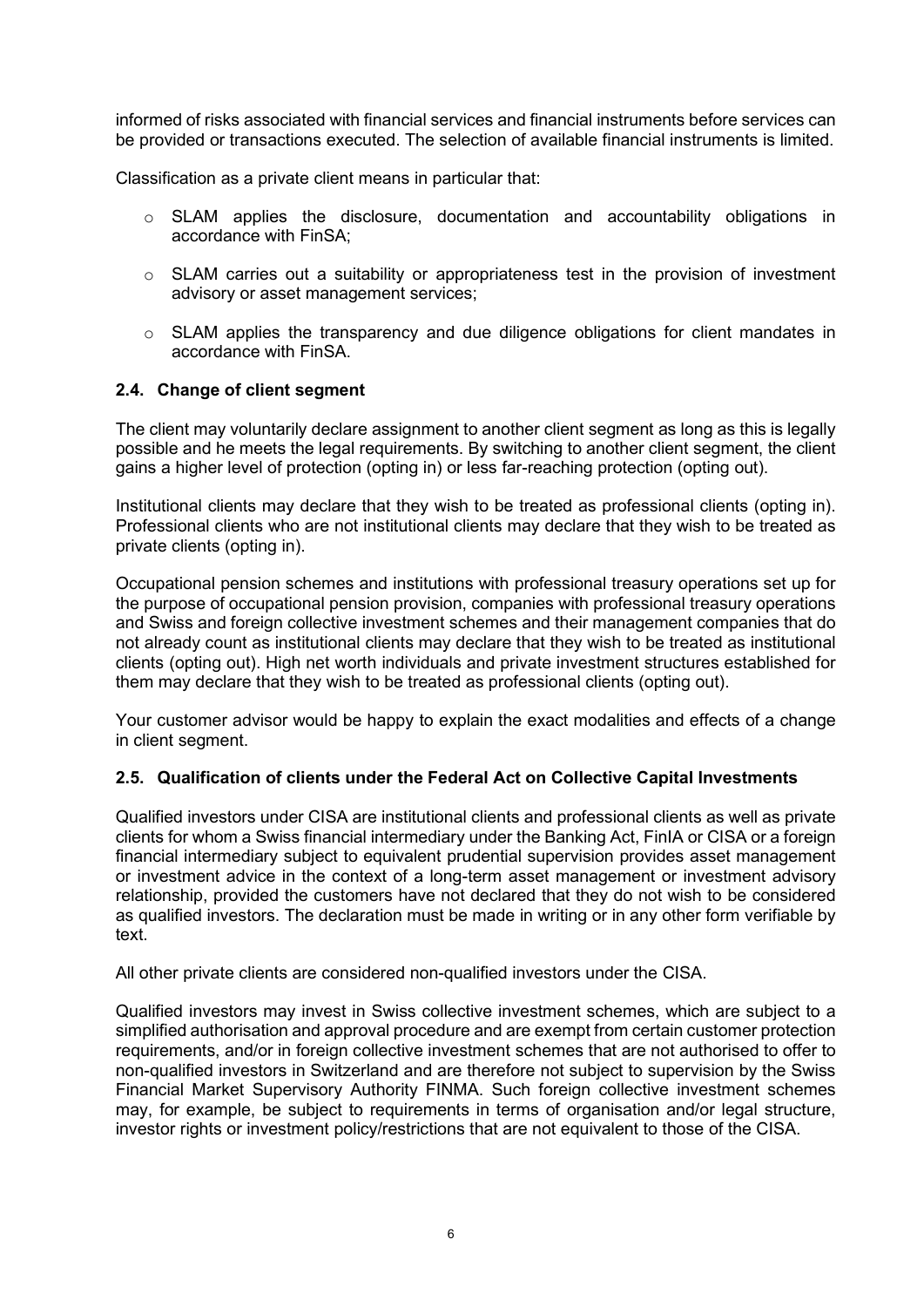# 3. Information about the financial services offered by SLAM

SLAM provides its clients with financial services for asset management, investment advice and the acquisition and disposal of financial instruments in accordance with Art. 3c, cl. 1, 3 and 4 FinSA.

# 3.1. Asset management

# 3.1.1. Nature, characteristics and functioning of the financial service

In asset management, the asset manager, as the client's authorised representative, manages the client's assets in the name, for the account and at the risk of the client. The asset manager executes transactions at its own discretion and without consulting the client within the framework of the results of the suitability test, if one was conducted, and the agreed investment strategy and any investment restrictions.

# 3.1.2. Rights and obligations

In asset management, the asset manager is obliged to manage the client's assets in the client's portfolio. The asset manager exercises due diligence in selecting the investments to be included in the portfolio within the scope of the market offering. The asset manager ensures appropriate risk diversification within the framework of the investment strategy. It monitors the assets under management on a regular basis and ensures that the investments correspond with the agreed investment strategy and, as long as a suitability check has been carried out, that they are suitable for the client.

The asset manager informs the client regularly about the agreed and provided asset management.

#### 3.1.3. Risks

Generally speaking, the following risks arise in the course of asset management, which lie in the client's risk sphere and are therefore borne by the client:

- Risk of selected investment strategy: Various risks may arise from the investment strategy selected by the client and agreed with the asset manager (see below). These risks are borne in full by the client. The risks and corresponding risk disclosure are presented before the investment strategy is agreed.
- Risk of loss in value i.e. the risk of the financial instruments in the portfolio declining in value: this risk, which may vary depending on the financial instrument, is borne entirely by the client. Please refer to the brochure Risks Involved in Trading Financial Instruments issued by the Swiss Bankers Association for information on the risks inherent in individual financial instruments.
- Risk as a qualified investor in collective investment schemes: Clients who make use of asset management within the framework of long-term asset management contracts are considered qualified investors within the meaning of CISA. They have access to collective investment schemes which are exclusively available to qualified investors. This status allows a wider range of financial instruments to be included in the portfolio. Collective investment schemes for qualified investors may be exempt from regulatory requirements. Such financial instruments are thus not or only partially subject to Swiss regulations. This can give rise to risks particularly in terms of liquidity, the investment strategy or transparency. Detailed information about the risk profile of a specific collective investment scheme can be found in the constitutive documents of the financial instrument and, where applicable, the key information document and prospectus.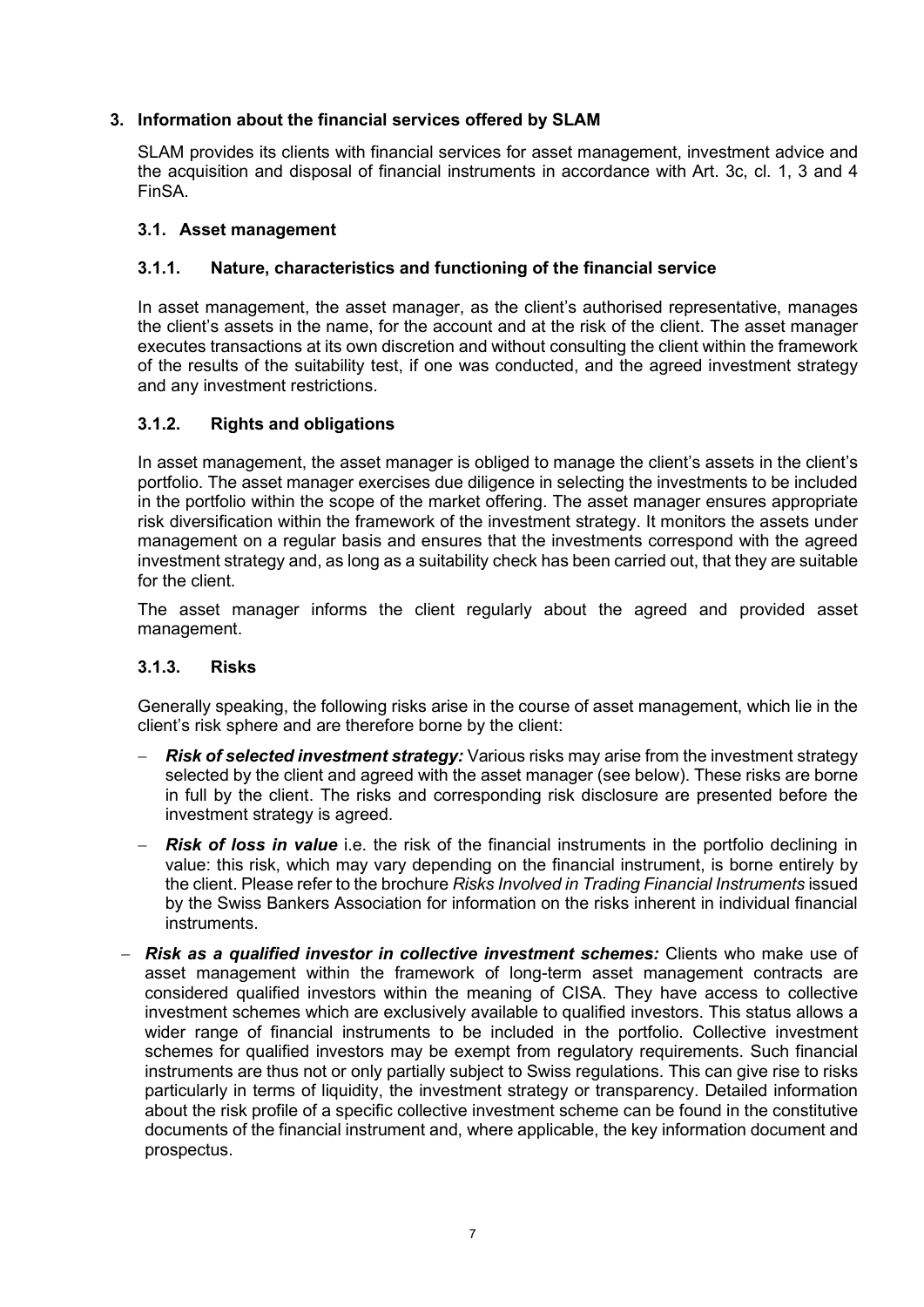- **Asset manager's information risk** or risk that the asset manager may not have enough information to make an informed investment decision: when managing the assets and depending on the client segment, the asset manager considers the client's financial situation and investment objectives (suitability test). Should the client provide the asset manager with insufficient or incorrect information regarding his/her financial situation and/or investment objectives, there is a risk that the asset manager will not be able to make investment decisions suitable for the client.

Furthermore, asset management entails risks that lie in the asset manager's risk sphere and for which the asset manager is liable to the client. SLAM has taken suitable measures to counter these risks, in particular by observing the principle of good faith and the principle of equal treatment when processing client mandates. Furthermore, SLAM guarantees the best possible execution of client mandates.

# 3.1.4. Market offering taken into account

The market offering taken into account in the selection of financial instruments includes own and third-party financial instruments. The following financial instruments may be used in the context of asset management:

- equities listed on Swiss and/or foreign stock exchanges;
- debt securities issued by governments and corporations;
- units in collective investment schemes of the Swiss Life Group and third-party providers;
- derivatives traded on an exchange or over-the-counter (OTC) with regulated financial intermediaries specialising in such transactions;
- structured products;
- money market instruments;
- bonds (shares of a total loan with uniform conditions).

#### 3.2. Portfolio-related investment advice

#### 3.2.1. Nature, characteristics and functioning of the financial service

Investment advice is considered to be the provision of personal recommendations on transactions with financial instruments. Within the scope of portfolio-related investment advice, the investment advisor advises the client on transactions with financial instruments, taking into account the client's entire portfolio. Depending on the client segment, this takes place in accordance with the results of the suitability test. Clients then decide for themselves whether they wish to follow the recommendation of the investment advisor.

#### 3.2.2. Rights and obligations

Portfolio-related investment advice can be provided at agreed intervals at both the client's and the investment advisor's initiative, depending on the agreement with the client. The investment advisor undertakes to advise the client to the best of its knowledge and belief and with the same diligence that it would exercise in its own affairs.

Depending on the agreement with the client, the investment advisor regularly reviews whether the portfolio structure corresponds to the agreed investment strategy. Should a deviation from the agreed investment strategy be observed, the investment advisor recommends corrective measures to the client.

The investment advisor furthermore informs the client regularly about the agreed and provided investment advice.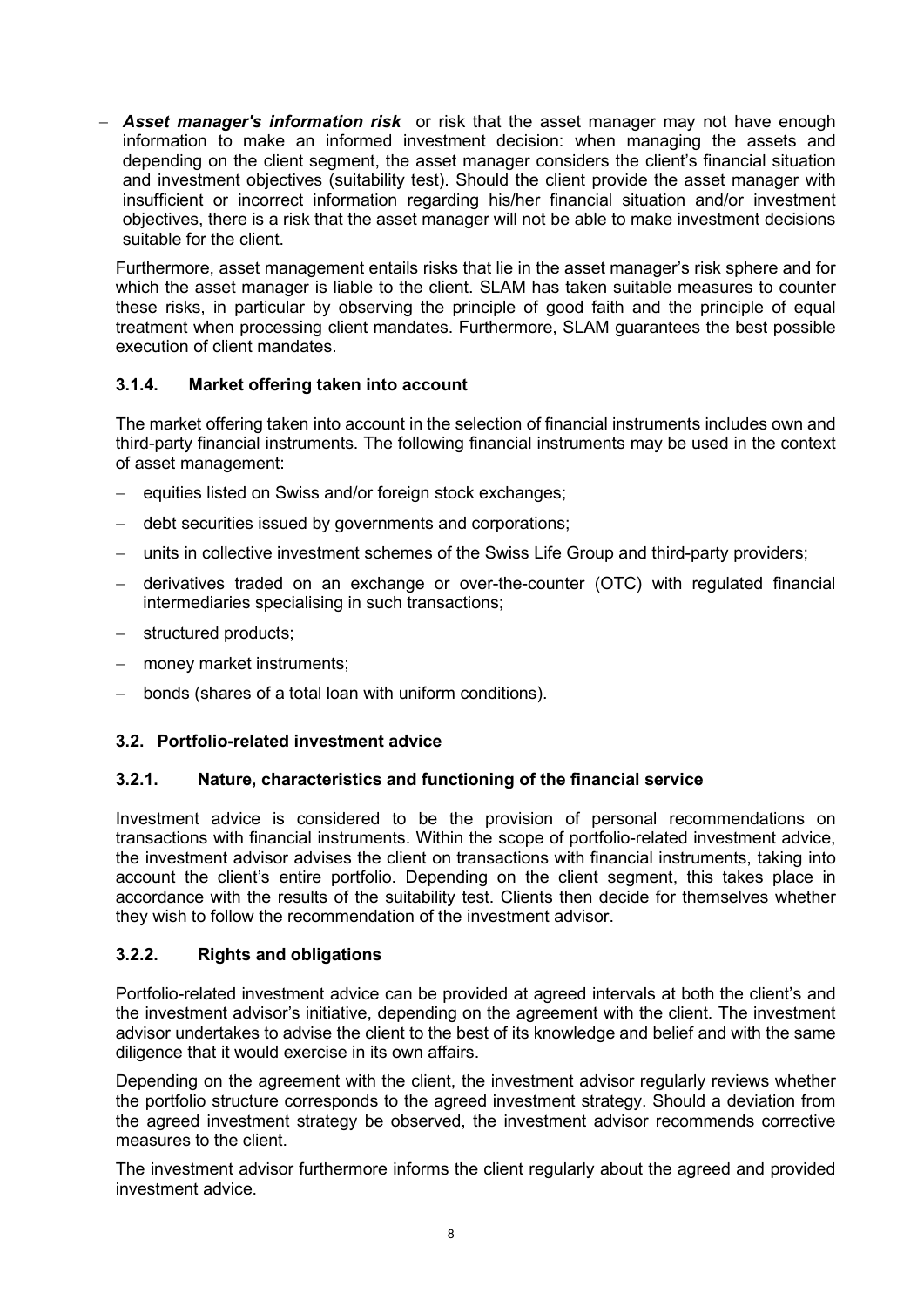# 3.2.3. Risks

Generally speaking, portfolio-related investment advice involves the following risks which lie in the client's risk sphere and are therefore borne by the client:

- Risk of selected investment strategy: Various risks may arise from the investment strategy selected by the client and agreed with the investment advisor (see below). These risks are borne in full by the client. The risks and corresponding risk disclosure are presented before the investment strategy is agreed.
- **Risk of loss in value** i.e. the risk of the financial instruments in the portfolio declining in value: this risk, which may vary depending on the financial instrument, is borne entirely by the client. Please refer to the brochure "Risks Involved in Trading Financial Instruments" issued by the Swiss Bankers Association for information on the risks inherent in individual financial instruments.
- **Client's information risk** or the risk that the client may not have enough information to make an informed investment decision: although the investment advisor takes account of the portfolio when providing portfolio-related investment advice, the client makes the investment decisions him-/herself. The client accordingly needs specialist knowledge in order to understand the financial instruments. Should the client provide insufficient or inaccurate information about his/her financial knowledge, there is a risk that he/she will fail to follow the investment recommendations suitable for him/her due to his/her lack of or inadequate financial knowledge.
- **Risk in terms of timing when placing an order** or the risk that the client will issue a buy or sell order too late after being advised, which may lead to price losses: The recommendations given by the investment advisor are based on the market data available at the time of advice and, due to market dependency, are only valid for a short period of time.
- **Investment advisor's information risk** or the risk that the investment advisor may not have sufficient information to make a suitable recommendation: When providing portfolio-related investment advice and depending on the client segment, the investment advisor considers the client's financial situation, investment objectives (suitability test) and needs. Should the client provide the investment advisor with insufficient or incorrect information regarding his/her financial situation, investment objectives or needs, there is a risk that the investment advisor may not be able to provide the client with appropriate advice.
- Risk of lack of monitoring or the risk of the client not monitoring his/her portfolio or not monitoring it sufficiently: Before making an investment recommendation, the investment advisor reviews the composition of the portfolio. Outside of the consulting activity, the investment advisor is at no time obliged to monitor the structure of the portfolio. Insufficient monitoring by the client can entail various risks, such as cluster risks.
- Risk as a qualified investor in collective investment schemes: Clients who make use of portfolio-related investment advice within the framework of long-term investment consulting mandates are considered qualified investors within the meaning of CISA. Qualified investors have access to forms of collective investment schemes which are exclusively available to qualified investors. This status allows a wider range of financial instruments to be included in the portfolio. Collective investment schemes for qualified investors may be exempt from regulatory requirements. Such financial instruments are thus not or only partially subject to Swiss regulations. This can give rise to risks particularly in terms of liquidity, the investment strategy or transparency. Detailed information about the risk profile of a specific collective investment scheme can be found in the constitutive documents of the financial instrument and, where applicable, the key information document and prospectus.

Furthermore, portfolio-related investment advice entails risks that lie in the investment advisor's risk sphere and for which the investment advisor is liable to the client. The investment advisor has taken suitable measures to counter these risks, in particular by observing the principle of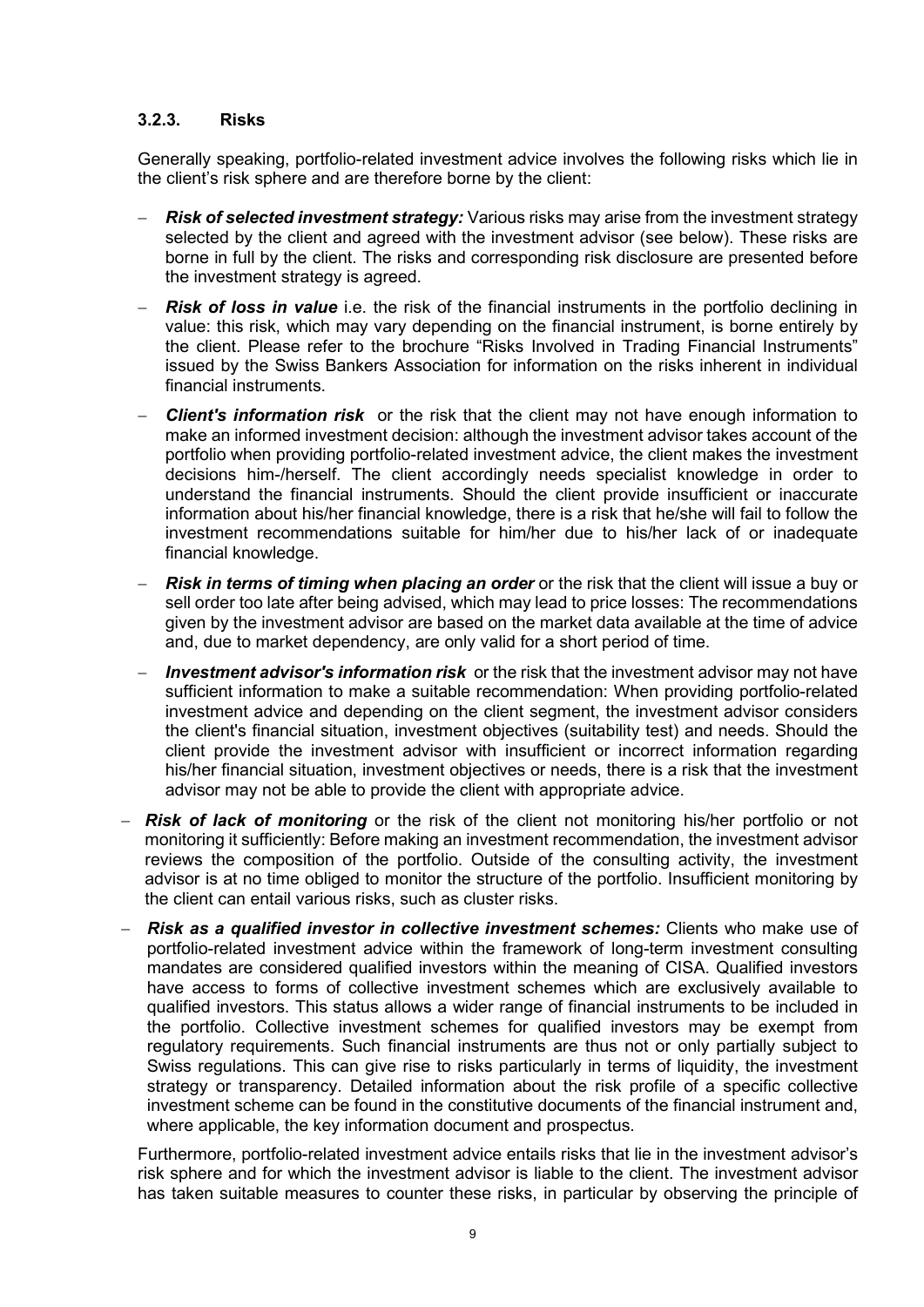good faith and the principle of equal treatment when processing client mandates. Furthermore, the investment advisor guarantees the best possible execution of client mandates.

# 3.2.4. Market offering taken into account

The market offering considered in the selection of financial instruments comprises own and thirdparty financial instruments. The following financial instruments are available to the client within the framework of portfolio-related investment advice:

- equities listed on Swiss and foreign stock exchanges;
- debt securities issued by governments and corporations;
- units in collective investment schemes of the Swiss Life Group and third-party providers;
- derivatives traded on an exchange or OTC with regulated financial intermediaries specialising in such transactions;
- structured products;
- money market instruments;
- bonds (shares of a total loan with uniform conditions).

# 3.3. Transaction-related investment advice

#### 3.3.1. Nature, characteristics and functioning of the financial service

Investment advice is considered to be the provision of personal recommendations on transactions with financial instruments. Within the scope of transaction-related investment advice, the investment advisor advises the client on individual transactions in financial instruments without considering the client's portfolio. Depending on the customer segment, the investment advisor inquires about the knowledge and experience of his/her clients and checks whether these are appropriate for the client before recommending financial instruments (appropriateness test). On this basis, the investment advisor will provide the client with personal recommendations for buying, selling or holding financial instruments. Clients then decide for themselves whether they wish to follow the recommendation of the investment advisor. They are responsible for structuring their portfolios themselves. The investment advisor does not check the composition of the portfolio and the suitability of a financial instrument for the client (suitability test), i.e. whether a financial instrument corresponds to the client's investment objectives and financial circumstances.

#### 3.3.2. Rights and obligations

In the case of transaction-related investment advice, the investment advisor provides personal investment recommendations. Transaction-related investment advice can be provided at agreed intervals at both the client's and the investment advisor's initiative, depending on the agreement with the client. The investment advisor undertakes to advise the client to the best of its knowledge and belief and with the same diligence that it would exercise in its own affairs.

The investment advisor furthermore informs the client regularly about the agreed and provided investment advice.

#### 3.3.3. Risks

Generally speaking, transaction-related investment advice involves the following risks which lie in the client's risk sphere and are therefore borne by the client:

**Risk of loss in value** i.e. the risk of the financial instruments in the portfolio declining in value: this risk, which may vary depending on the financial instrument, is borne entirely by the client. Please refer to the brochure "Risks Involved in Trading Financial Instruments"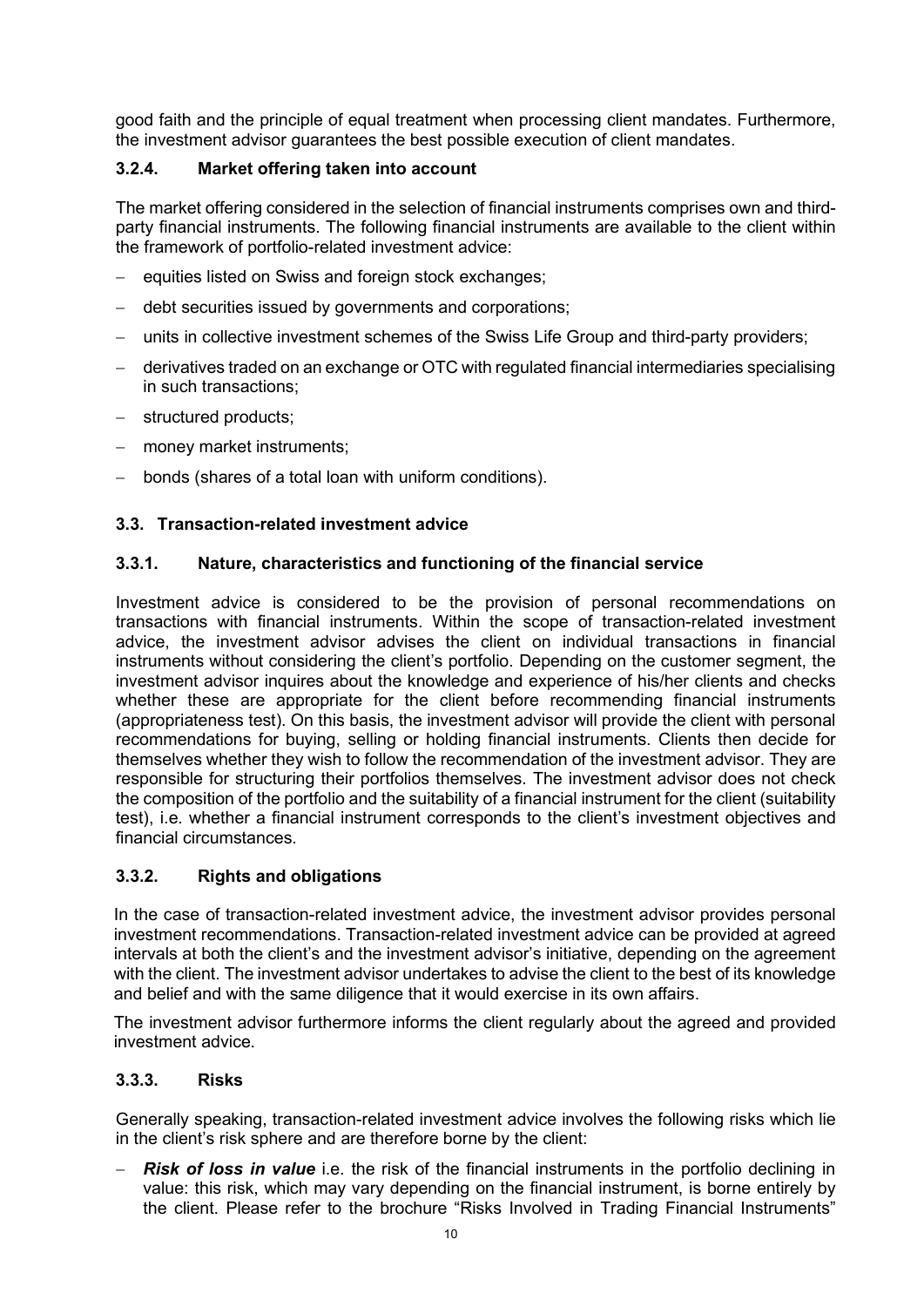issued by the Swiss Bankers Association for information on the risks inherent in individual financial instruments.

- **Investment advisor's information risk** or the risk that the investment advisor may not have sufficient information to make an appropriate recommendation: When providing transactionrelated investment advice and depending on the client segment, the investment advisor considers the client's knowledge, experience and needs. Should the client provide the investment advisor with insufficient or incorrect information regarding his/her knowledge, experience and/or needs, there is a risk that the investment advisor may not be able to provide the client with appropriate advice.
- Client's information risk or the risk that the client may not have enough information to make an informed investment decision: the investment advisor does not take into account the composition of the portfolio when providing transaction-related investment advice and does not conduct any suitability check with regard to the client's investment objectives and financial circumstances. The client accordingly needs specialist knowledge in order to understand the financial instruments. Should the client provide insufficient or inaccurate information about his/her financial knowledge there is a risk that he/she will make investment decisions due to a lack of financial knowledge that do not correspond with his or her financial circumstances and/or investment objectives and are therefore unsuitable for him or her.
- Risk in terms of timing when placing an order or the risk that the client will issue a buy or sell order too late after being advised, which may lead to price losses: The recommendations given by the investment advisor are based on the market data available at the time of advice and, due to market dependency, are only valid for a short period of time.
- **Risk of lack of monitoring** or the risk of the client not monitoring his/her portfolio or not monitoring it sufficiently: The investment advisor has no obligation at any time to monitor, advise, warn or inform with regard to the quality of the individual positions and/or structure of the portfolio. Insufficient monitoring by the client can entail various risks, such as cluster risks.
- Risk as a qualified investor in collective investment schemes: Clients who make use of transaction-related investment advice within the framework of long-term investment consulting mandates are considered qualified investors within the meaning of the Federal Act on Collective Capital Investment Schemes. Qualified investors have access to forms of collective investment schemes which are exclusively available to qualified investors. This status allows a wider range of financial instruments to be included in the portfolio. Collective investment schemes for qualified investors may be exempt from regulatory requirements. Such financial instruments are thus not or only partially subject to Swiss regulations. This can give rise to risks particularly in terms of liquidity, the investment strategy or transparency. Detailed information about the risk profile of a specific collective investment scheme can be found in the constitutive documents of the financial instrument and, where applicable, the key information document and prospectus.

Furthermore, transaction-related investment advice entails risks that lie in the investment advisor's risk sphere and for which the investment advisor is liable to the client. The investment advisor has taken suitable measures to counter these risks, in particular by observing the principle of good faith and the principle of equal treatment when processing client mandates. Furthermore, the investment advisor guarantees the best possible execution of client mandates.

# 3.3.4. Market offering taken into account

The market offering taken into account in the selection of financial instruments comprises only own financial instruments. The following financial instruments are available to the client within the framework of transaction-related investment advice:

 units in collective investment schemes of the Swiss Life Group and in collective investment schemes of third-party providers.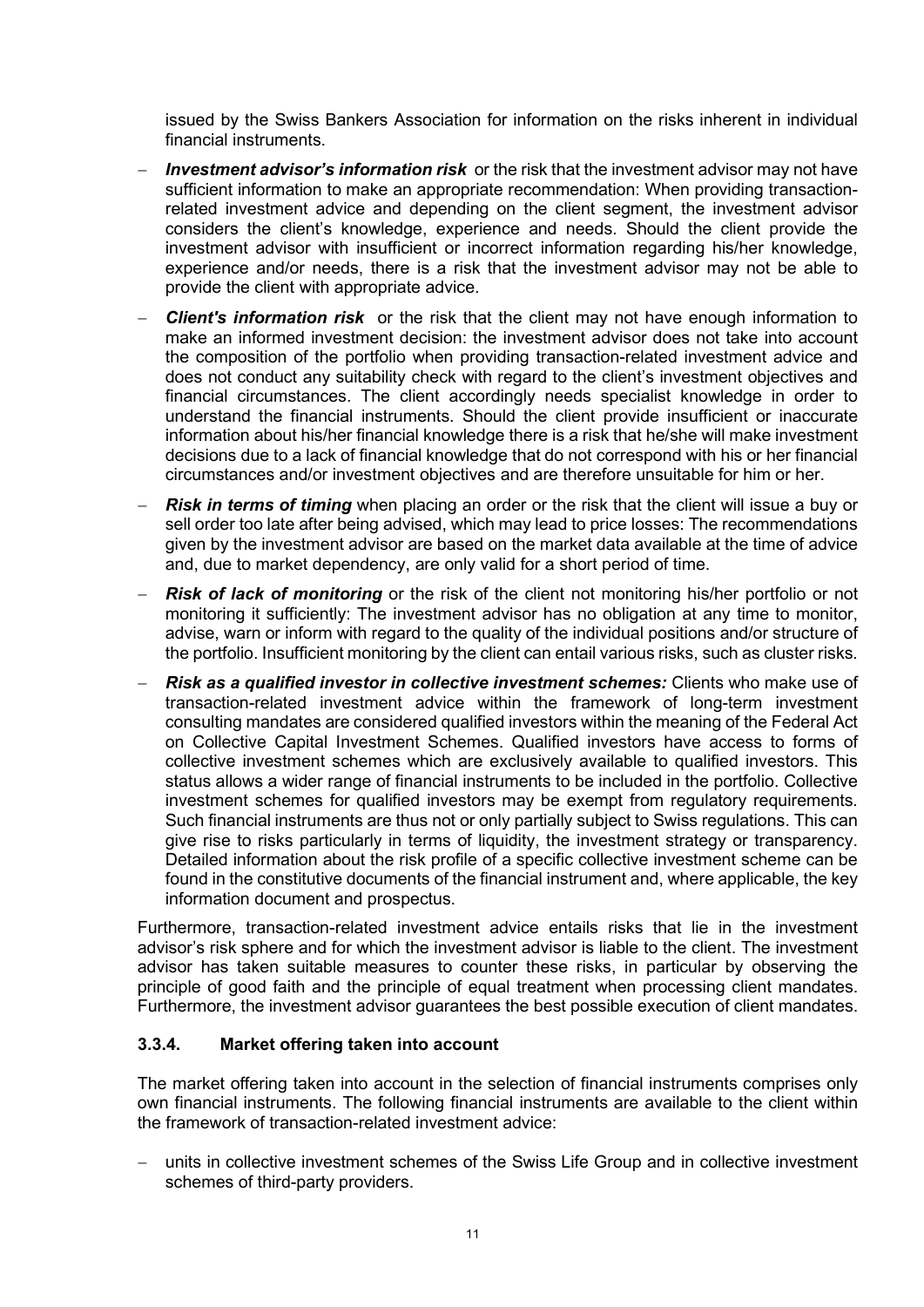# 3.4. Acquisition and disposal of financial instruments

SLAM offers its clients a broadly diversified range of fund products. The solution is based exclusively on collective investment schemes of the Swiss Life Group. The risks associated with the collective investment schemes offered and other important information forming the basis of an investment can be found in the relevant documents (such as the prospectus, fund contract, key investor information documents [KIID] and/or key information document, annual and semiannual reports). The latest version of the relevant documents is available on our website at https://funds.swisslife-am.com/en or can be obtained from SLAM.

#### 3.5. Economic ties

The fund management company is a wholly owned subsidiary of Swiss Life Investment Management Holding AG, Zurich.

SLAM informs its clients in an appropriate manner if economic ties in connection with the provision of a financial service could potentially lead to a conflict of interest. SLAM has taken appropriate organisational measures to avoid conflicts of interest. Further details can be found in section 6 of this brochure.

#### 4. Risks Involved in Trading Financial Instruments

Investing in financial instruments entails both opportunities and risks. Information about the risks generally associated with financial instruments can be found in the brochure Risks Involved in Trading Financial Instruments issued by the Swiss Bankers Association. The brochure is available on our website at https://www.swisslife-am.com/finsa.

Please read this information carefully. If you have any questions, please contact your customer advisor. You can also obtain a copy of the brochure free of charge from your customer advisor on request.

#### 5. Costs

SLAM informs its clients transparently about the costs of the financial services it offers.

- **One-off costs** include, for example, one-off custody fees, termination fees or conversion costs at the beginning or end of a financial service, product costs arising from the acquisition of a financial instrument and the associated transaction costs (e.g. brokerage commissions, brokerage fees, commissions, duties, stamp duty);
- **Ongoing costs** include, for example, management fees, consulting fees and recurring custody fees.

Cost information is provided either upon conclusion of the contract to establish the client relationship or prior to the initial provision of the financial service.

If costs can only be estimated in advance, the actual amount is disclosed retrospectively within the framework of periodic accountability obligations.

Concerning the costs of collective investment schemes, please refer to the key information document (or equivalent), the prospectus, the fund contract and the annual and semi-annual report. The latest version of the relevant documents is available on our website at https://funds.swisslife-am.com/en or can be obtained from SLAM.

#### 6. Handling conflicts of interest

Conflicts of interest can lead to action being taken that is not in the best possible interests of the client, resulting in a financial disadvantage for the client.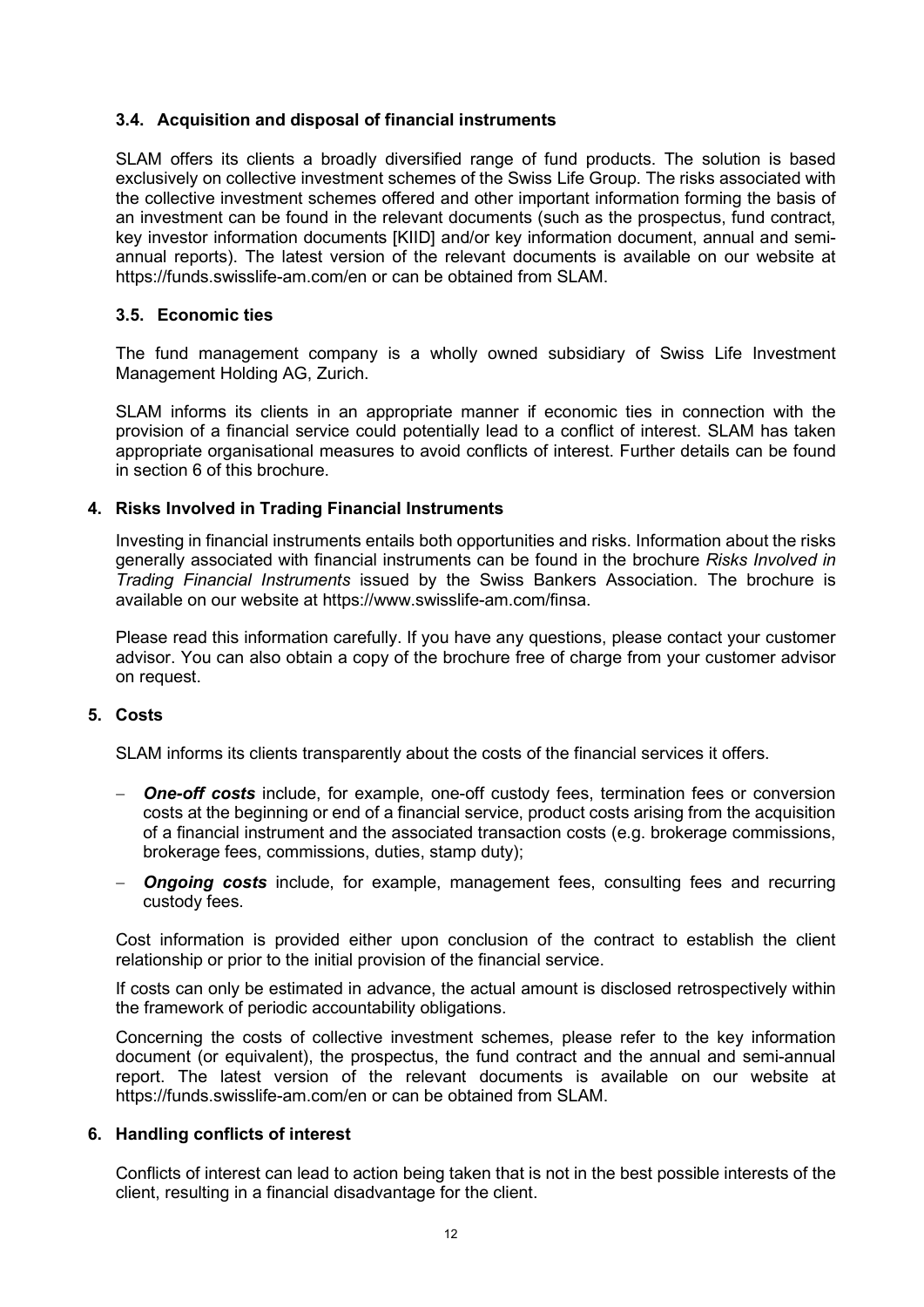SLAM takes appropriate organisational precautions to avoid conflicts of interest that may arise during the provision of financial services or to prevent clients from being disadvantaged due to conflicts of interest.

# 6.1. Potential conflicts of interest

The following is a non-exhaustive list of situations in which conflicts of interest may occur:

- Employees accepting gifts and/or invitations to events from clients:
- Acquisition of information which is not publicly known (insider information);
- Own-account transactions of employees;
- Performance-related employee remuneration;
- Activities of SLAM employees outside the organisation;
- Procurement of products and services (relationships with suppliers in procurement);
- Relationships with issuers of financial instruments offered to clients;
- Relationships with companies and foundations of the Swiss Life Group.

# 6.2. Principles governing conflicts of interest

SLAM takes appropriate precautions in connection with conflicts of interest. The following principles are applied:

- Conflicts of interest must be identified at an early stage and, whenever possible, avoided through appropriate measures;
- In the event of unavoidable conflicts of interest, appropriate measures and procedures must be established to manage such conflicts;
- $-$  In the event of unavoidable conflicts of interest or those for which it is not possible to guarantee that they will not be detrimental to investors, investors are informed of the conflict of interest (disclosure).

#### 6.3. Measures to avoid conflicts of interest

SLAM has issued internal directives to avoid conflicts of interest and taken organisational measures to identify and manage actual or potential conflicts of interest, as the following nonexhaustive overview illustrates:

- Gifts and invitations: rules for the acceptance, focus and disclosure of gifts and invitations;
- Restricted list / watch list: maintenance of an insider or watch list in order to ensure the monitoring of confidential information flows and prevent the misuse of insider information;
- Own-account transactions: monitoring of employees' own-account transactions;
- Gratuities: rules on the acceptance and granting of gratuities and their disclosure;
- Best execution: effective arrangements that guarantee the best possible result for clients by way of best possible execution;
- Remuneration: a sustainable remuneration policy that does not create any incentive for improper behaviour;
- Activities of SLAM employees outside the organisation: approval and review process for external mandates and secondary occupations of employees;